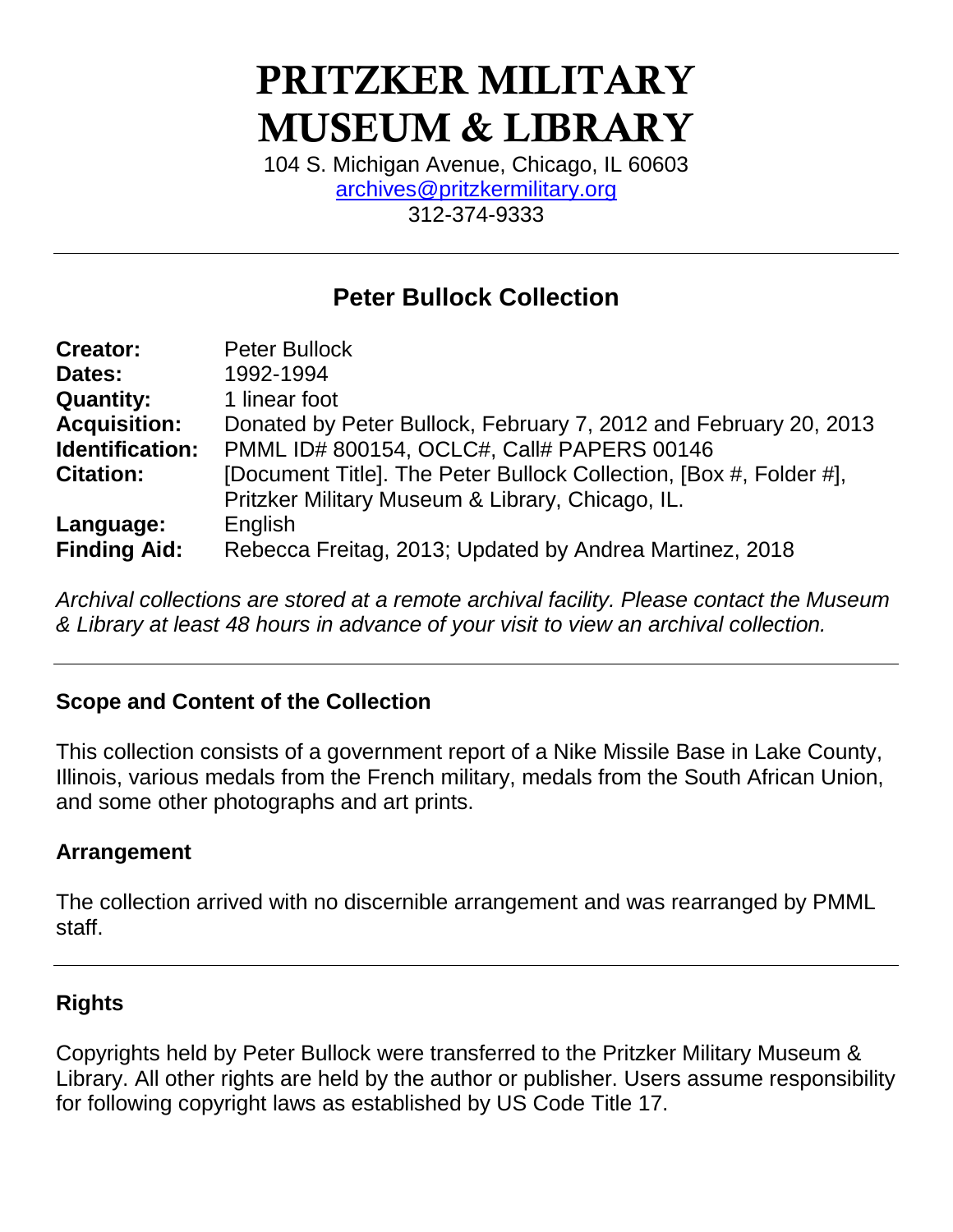# **Separations**

| Item ID   | <b>Description</b>                                                     |
|-----------|------------------------------------------------------------------------|
| 800154020 | Framed photo of V-2 test firing at the White Sands Missile Range       |
| 800154021 | Unmarked camouflage box of Iraqi most wanted playing cards             |
| 800154022 | U.S. Coast Guard Patriotic Playing Cards                               |
| 800154023 | U.S. Navy Patriotic Playing Cards                                      |
| 800154024 | Iraqi Most Wanted Playing Cards                                        |
| 800154025 | Integrated Training Area Management Playing Cards                      |
| 800154026 | 356th Fighter Group, 50th Anniversary Playing Cards, 1943-1993         |
| 800154027 | 356th Fighter Group, 50th Anniversary Playing Cards, 1943-1993         |
| 800154028 | 15e Regiment d'artillerie Insignia                                     |
| 800154029 | 34 Regiment d'artillerie Insignia                                      |
| 800154030 | 517e Regiment du Train Ingisnia                                        |
| 800154031 | 505 Regiment du Train Insignia                                         |
| 800154032 | 57 Regiment d'artillerie Insignia                                      |
| 800154033 | 53 Regiment d'artillerie Insignia                                      |
| 800154034 | 68th Air Defense Artillery Unit Crest                                  |
| 800154035 | 3e Regiment d'artillerie Insignia, Detachment de Securite<br>cynophile |
| 800154036 | <b>GS/ALAT Parachutiste Insignia</b>                                   |
| 800154037 | French Defense Health Services Insignia                                |
| 800154038 | French Unit Insignia                                                   |
| 800154039 | French Unit Insignia                                                   |
| 800154040 | French Unit Insignia                                                   |
| 800154041 | French Unit Insignia                                                   |
| 800154042 | <b>U.N. Korean Service Medal</b>                                       |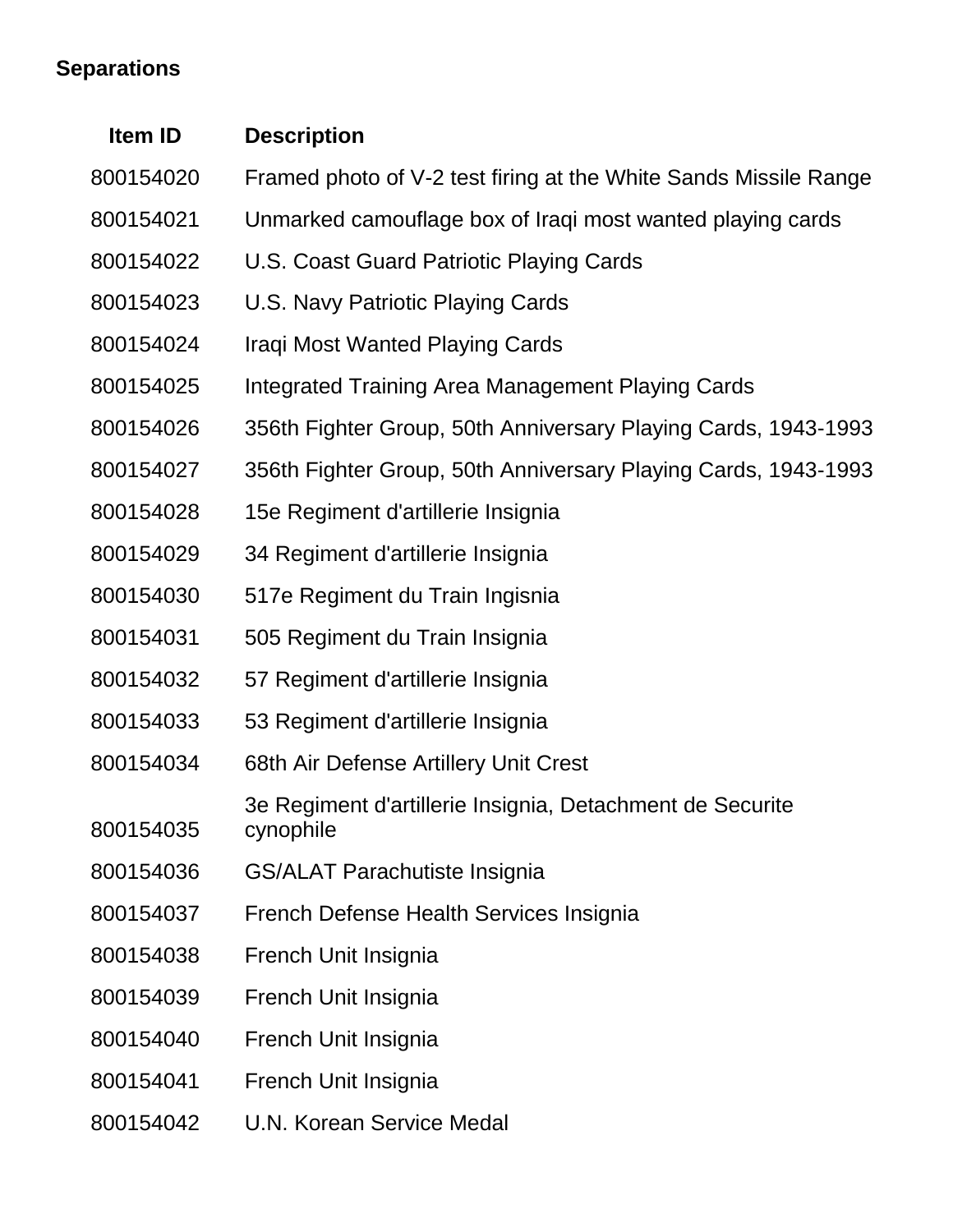| 800154043 | African Antelope Paratus Pin                            |
|-----------|---------------------------------------------------------|
| 800154044 | African Antelope Pergamus Pin                           |
| 800154045 | <b>French Revolution Charm</b>                          |
| 800154046 | Semper Pugnans lion pin                                 |
| 800154047 | Old South Africa Union "Union is Strength" Antelope Pin |
| 800154048 | Corps SAM meads challenge coin                          |
|           |                                                         |

## **Key Subjects**

This collection is indexed under the following headings in the Library's online catalog. Researchers interested in materials about related topics, persons, or places should search the catalog using these subject headings.

#### **Names**

Bullock, Peter

### **Subjects**

Insignia--France. Lake County (Ill.)--History, Local. Missile bases

## **Container List**

| Box | <b>Folder</b> | Item ID $#$ | <b>Title</b>                                                                                   | <b>Dates</b>  |
|-----|---------------|-------------|------------------------------------------------------------------------------------------------|---------------|
|     | 1             |             | A Historic American Engineering Record:<br>Nike Missile Base C-84, Lake County, II.            | 1994,<br>n.d. |
|     |               | 800154001   | A Historic American Engineering Record: Nike<br>Missile Base C-84, Lake County, II. Cover Page | n.d.          |
|     |               |             | 800154002 HAER No. IL-116 Cover Page                                                           | n.d.          |
|     |               | 800154003   | Historical and Descriptive Data of the Cold War<br>and Nike Missiles                           | $Jun-94$      |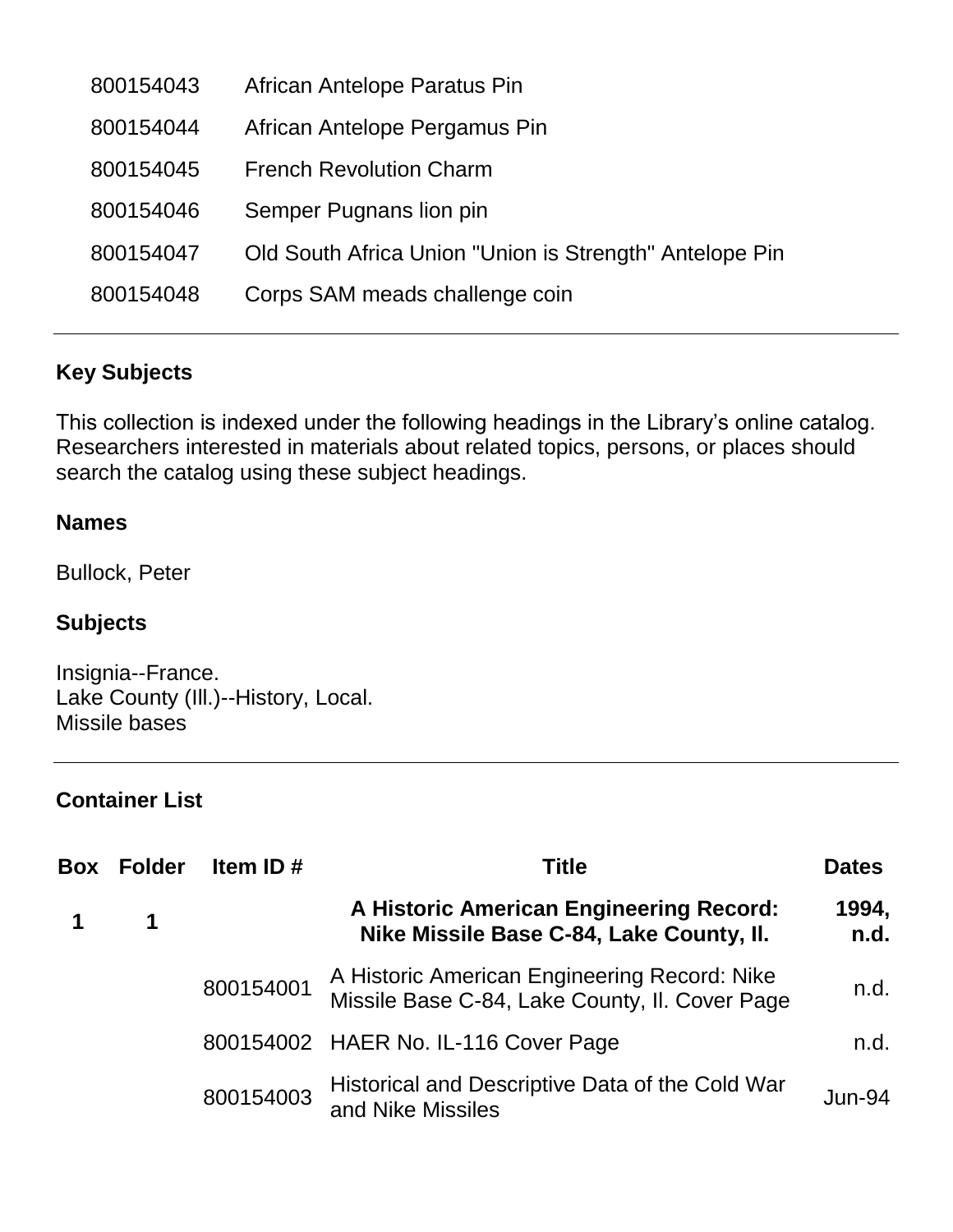#### **A Historic American Engineering Record: Nike Missile Base C-84, Lake County, IL Photos**

| 800154004 | Sentry Guardhouse Photos (2) and Information                                                        | Oct-92   |
|-----------|-----------------------------------------------------------------------------------------------------|----------|
| 800154005 | Administration Building Photos (5) and<br>Information                                               | Oct-92   |
| 800154006 | Mess Hall Photos (4) and Information                                                                | Oct-92   |
| 800154007 | Longer Barracks Photos (6) and Information                                                          | Oct-92   |
| 800154008 | Shorter Barracks Photos (4) and Information                                                         | Oct-92   |
| 800154009 | Missile Test and Assembly Building Photos (2)<br>and Information                                    | $Oct-92$ |
| 800154010 | Generator Building Photos (3) and Information                                                       | Oct-92   |
| 800154011 | Pump House Photos (2) and Information                                                               | Oct-92   |
| 800154012 | Paint and Oil Storage Shed Photos (2) and<br>Information                                            | Oct-92   |
| 800154013 | Supply Store Photos (2) and Information                                                             | Oct-92   |
| 800154014 | Acid Storage Shed Photos (2) and Information                                                        | $Oct-92$ |
| 800154015 | Concrete Pad Photo (1) and Information                                                              | $Oct-92$ |
| 800154016 | Acid Fueling Station Photos (3) and Information                                                     | Oct-92   |
| 800154017 | Basketball Court Photo (1) and Information                                                          | Oct-92   |
| 800154018 | <b>Underground Storage Magazines and Launcher-</b><br>Loader Assemblies Photos (17) and Information | Oct-92   |
| 800154019 | Water Well Photo (1) and Information                                                                | $Oct-92$ |

| 3 |           | Art                                                         | n.d. |
|---|-----------|-------------------------------------------------------------|------|
|   | 800145021 | Regiment des Dromadaires, 1798, Armee<br>D'Egypte Print     | n.d. |
|   | 800154022 | Sketch of Gen. Joffre of France by Angele<br><b>Beaulag</b> | n.d. |